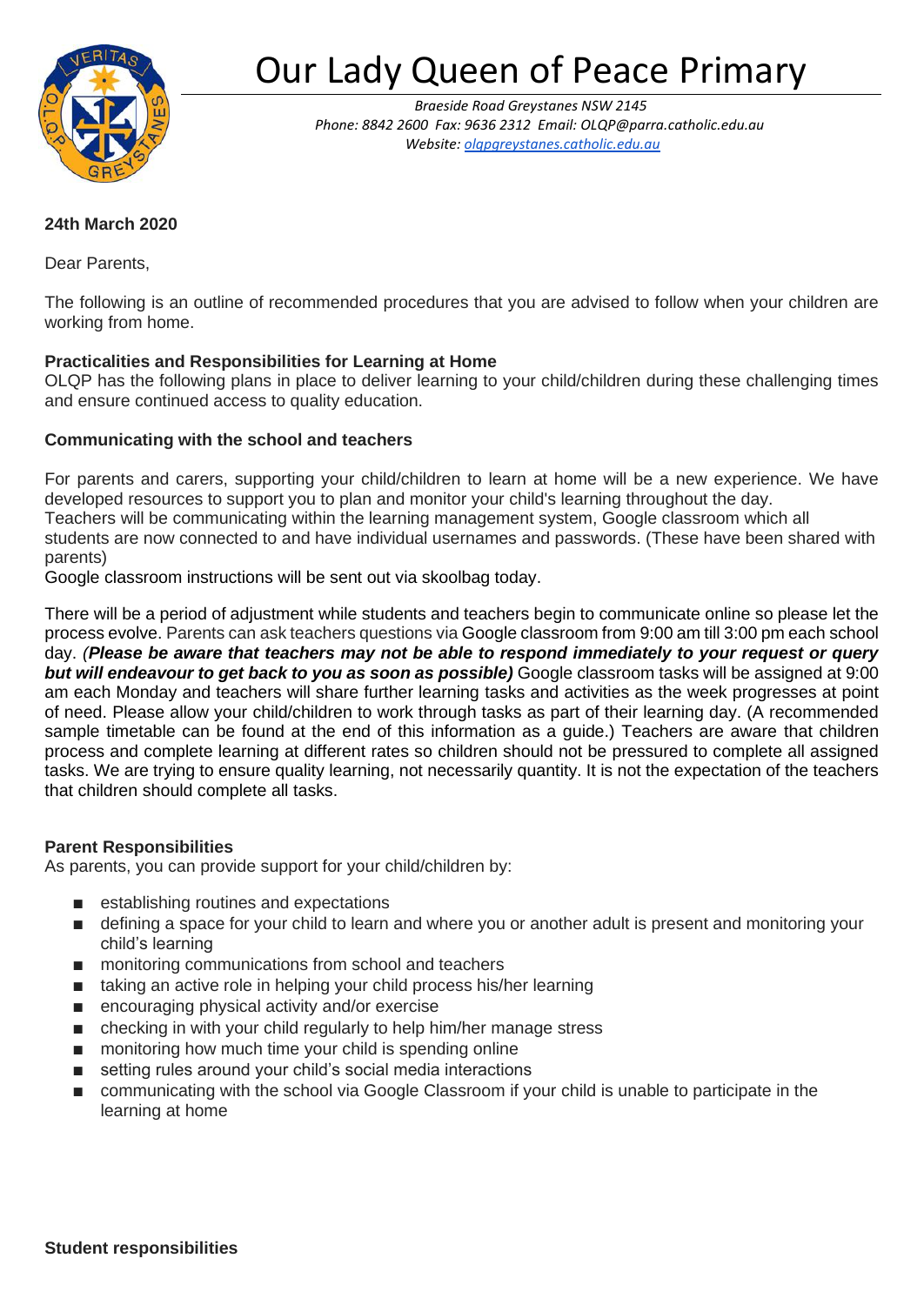These could include:

- establishing and/or following a daily routine for learning
- identifying a safe, comfortable, quiet space in the home where they can focus effectively and successfully
- regularly monitoring the school's communication to check for announcements and feedback from teachers, sometimes this might be a comment to the whole class or grade and at other times this might be individual feedback on your work.
- completing tasks by doing their best work
- communicating with teachers via Google Classroom if they require additional support, using appropriate online etiquette (ie addressing teachers formally)
- seeking out and communicating with school staff as different needs arise
- ensuring that Google Classroom posts and questions are not informal chats with other students (ie it is not a place to write 'Hi guys, what are you doing?' etc)

#### **Establishing routines and expectations**

OLQP school will provide your child/children with a generic timetable for learning. This will include regular breaks for activity, eating and drinking. In the activity breaks, it is important that students get up and move around.

From the first day you will need to establish routines and expectations. You should use the timetable provided to set regular hours for school work.

Keep normal bedtime routines for younger children and expect the same from your older primary school-aged children too.

It is important that you set these expectations as soon as learning at home is implemented, not several days later after it becomes apparent a child is struggling with the absence of routine.

#### **Well-being**

It is not uncommon for us all to experience anxiety at times of uncertainty and in response to distressing information presented in the media. Many of our children have been hearing about COVID-19 for weeks at school, from friends, on the news, and at home, and while they might not know how to appropriately express their feelings about the situation, they might be holding on to some worries. Here are some tips to support your child or young person.

**1.Be available to talk and reassure:** Children can have big questions, and it's okay to answer them. Take cues from your child and offer clear but concise answers in developmentally appropriate language. Keep the focus on what you are doing to prepare and use prevention strategies that are within your control like proper handwashing and avoiding large crowds. Reassure when needed but avoid offering too frequently as this can prevent children from developing their own positive self talk.

**2. Limit news exposure:** Even when it seems like they're not listening, children pick up on what they hear on TV and radio. Hearing unfamiliar words like pandemic and outbreak can be fear-inducing. Opt for watching or listening to news reports when your child is in bed or choose to read news articles if possible. This may also include limiting our conversations about what we are hearing on the news.

**3. Stick to routines and boundaries:** Children thrive with routines and boundaries, and predictability can be very comforting in anxious times. When some things feel out of control, routines can give them a sense of security. Write your daily routine on a whiteboard or make a paper schedule together and make sure that you include fun activities in your daily routine!

**4. Acknowledge the worries:** It's completely okay to acknowledge our childrens' worries rather than ignoring them. Acknowledging worries won't solidify them but it will help your child understand that worry is a protective feeling that alerts us to potential danger. The smoke alarm analogy can be helpful when explaining anxiety. Smoke alarms are really helpful for alerting us to danger when there's a fire and we need to get out of the building. But sometimes smoke alarms go off even when there isn't a big danger, like when we burn toast. Anxiety does the same thing, telling us that there is a big danger, even if the situation is not that big.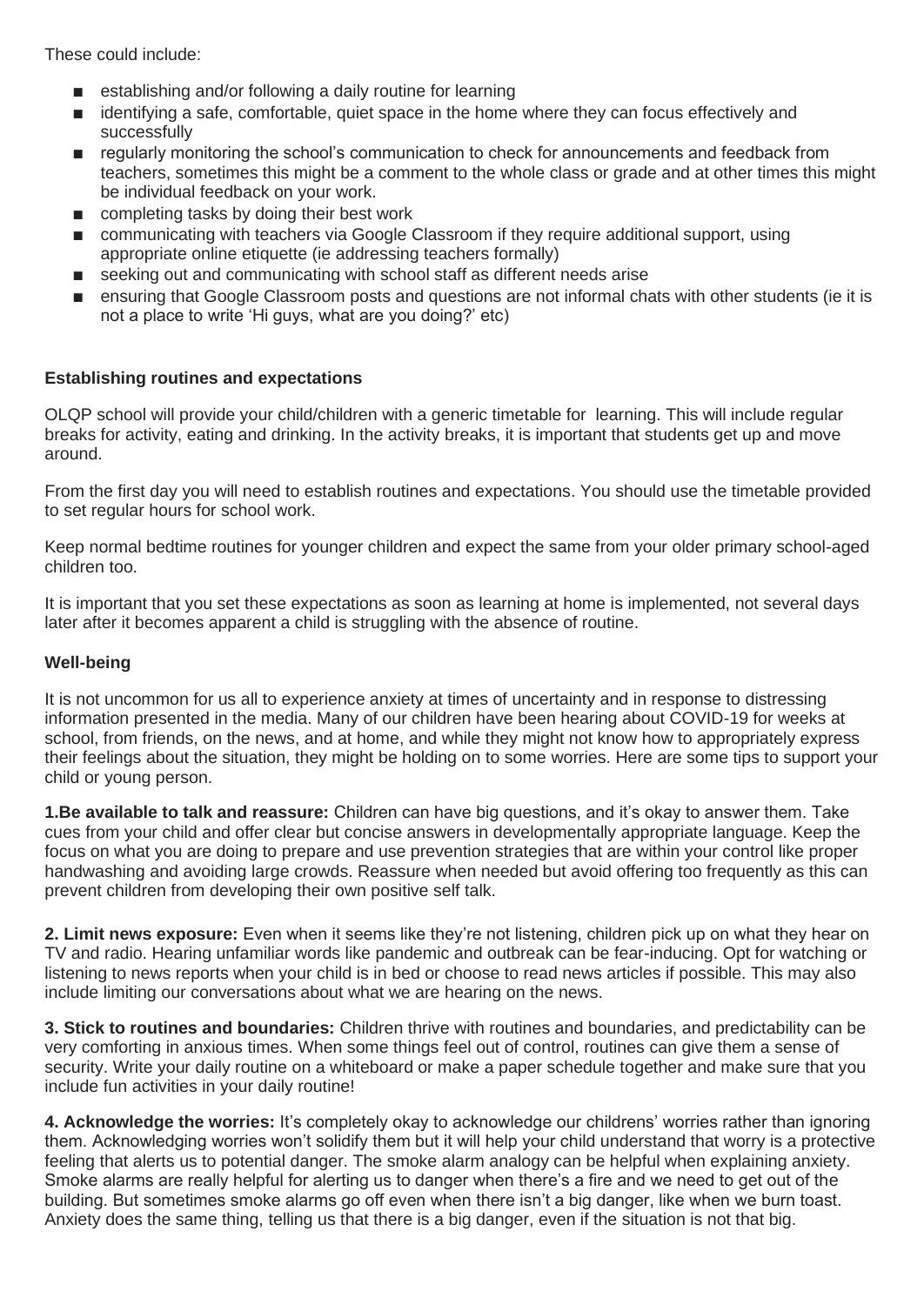**5. Be mindful of your own worries:** It is reasonable for everyone to have some level of worry but children do pick up on our feelings and notice our anxieties, and they will take cues from us. We need to manage our own anxiety, including how we might express this in conversations with our child or others.

**6. Consider opportunities for exercise:** Make time to enjoy being active together, for example, throwing a ball in the backyard, dance to your favourite song or simply enjoy a stroll in the park.

### **Communicating with your child about their learning**

We encourage you to start and finish each day with a simple check-in. These check-ins need to be a regular part of each day and start straight away. Not all students thrive in a home learning environment; some struggle with too much independence or lack of structure and the check-ins help keep them on track.

In the morning, ask:

- What are you learning today?
- What are your learning targets or goals?
- How will you be spending your time?
- What resources do you require?
- What support do you need?

In the afternoon, ask:

- What did you learn today?
- Acknowledge one thing that was difficult. Either let it go or come up with a strategy to deal with the same problem if it comes up again.
- Consider three things that went well today. Why were they good?
- Are you ok? Do you need to ask your teacher for something? Do you need help with something to make tomorrow more successful?

#### **Digital citizenship**

We recommend that you take the time to explore and discuss these with your child. It is important that during this period of home learning that we maintain safe and responsible use of information and communication technologies. Normal school protocols, privacy and information protection and respectful communication must be observed when students are communicating with peers and teachers via video conferencing e.g. Zoom.

OLQP Leadership Team

**Recommended Sample Timetable of Learning at Home for Parents/Carers as a guideline, this will vary according to each grade (Flexible depending on your family situation)**